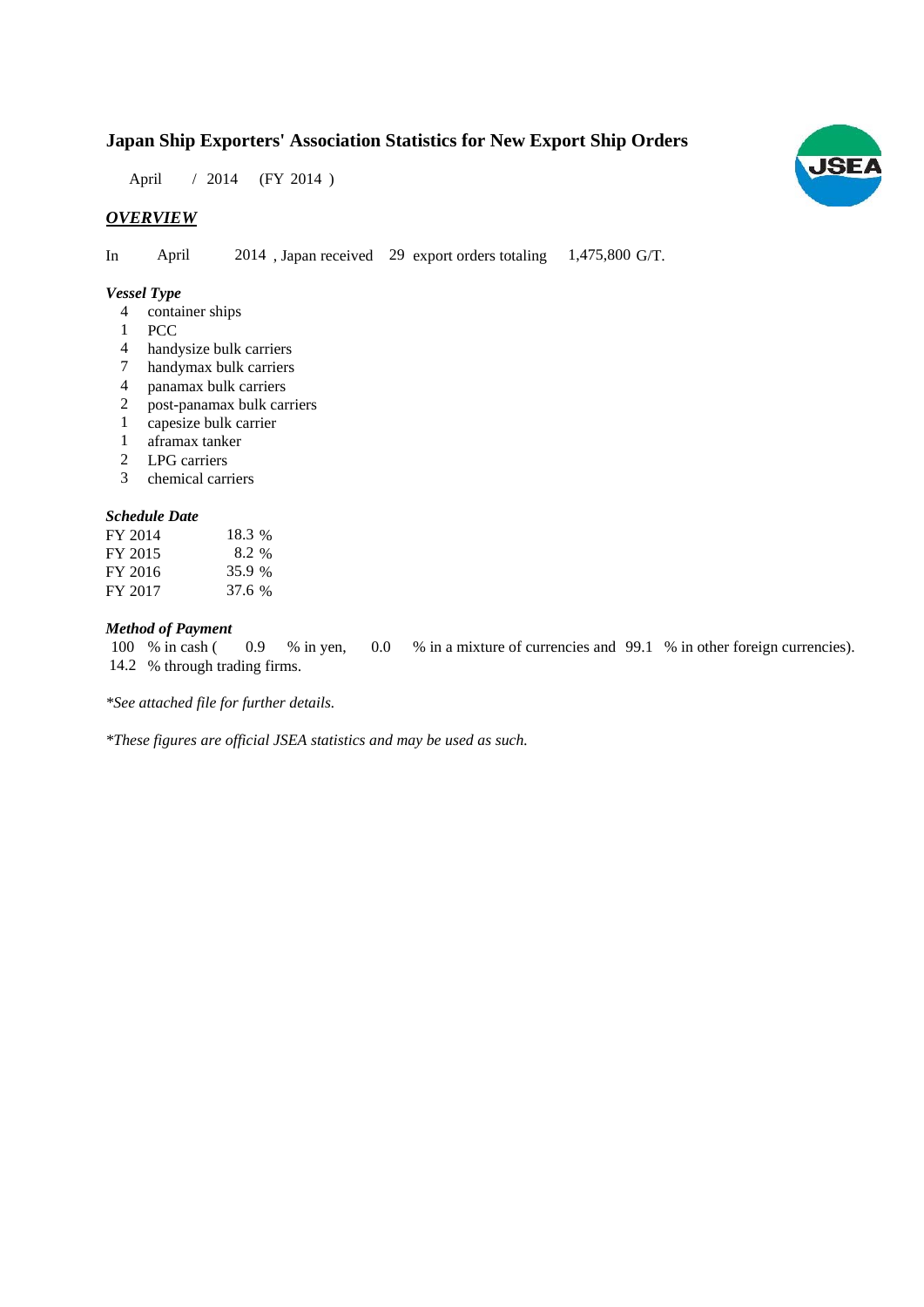## New Export Orders Placed in April 2014 (FY 2014) Based on Fiscal Year

| Description           |     | Apr 13 to Mar 14 |     | Apr 13 to Dec 13 |     | January 2014 |     | February 2014 |     | March 2014 |     | April 2014 |     | April 2014 |     | Jan 14 to Apr14 |
|-----------------------|-----|------------------|-----|------------------|-----|--------------|-----|---------------|-----|------------|-----|------------|-----|------------|-----|-----------------|
|                       | No. | G/T              | No. | G/T              | No. | G/T          | No. | G/T           | No. | G/T        | No. | G/T        | No. | G/T        | No. | G/T             |
| <b>General Cargos</b> | 30  | .570.570         | 22  | 684,970          |     | 729,600      |     |               |     | 156,000    |     | 647,500    |     | 647,500    |     | 1,533,100       |
| <b>Bulk Carriers</b>  | 348 | 13,176,839       | 252 | 9,240,488        | 15. | 570.960      | 46  | 1,847,170     | 35  | 1,518,221  | 18  | 702,700    | 18  | 702,700    | 114 | 4,639,051       |
| Tankers               | 36  | 1,685,800        | 21  | 1,218,100        |     | 129,900      |     | 128,000       |     | 209,800    |     | 125,600    |     | 125,600    |     | 593,300         |
| Combined Carriers     |     |                  |     |                  |     |              |     |               |     |            |     |            |     |            |     |                 |
| Others                |     | 58.170           |     | 56,900           |     |              |     |               |     | 1,270      |     |            |     |            |     | 1.270           |
| Total                 | 418 | 16,491,379       | 298 | 11,200,458       | 26  | 1,430,460    | 47  | .975,170      | 47  | 1,885,291  | 29  | 1,475,800  | 29  | 1,475,800  | 149 | 6,766,721       |
| FY 2014 / FY 2013 (%) |     | $*175.9$         |     | 187.9            |     | 271.2        |     | 1,179.4       |     | 69.3       |     | 116.9      |     | 116.9      |     | $** 144.7$      |
| In CGT                |     | 7,984,890        |     | 5,459,150        |     | 658,195      |     | 937,275       |     | 930,270    |     | 713,293    |     | 713,293    |     | 3,239,033       |

*Figures for shipbuilding orders of 500 G/T and over for export as steel vessels placed with JSEA members are covered.*

\*FY 2013/FY2012

\*\*Calendar Year 2014

JSEA (May 2014)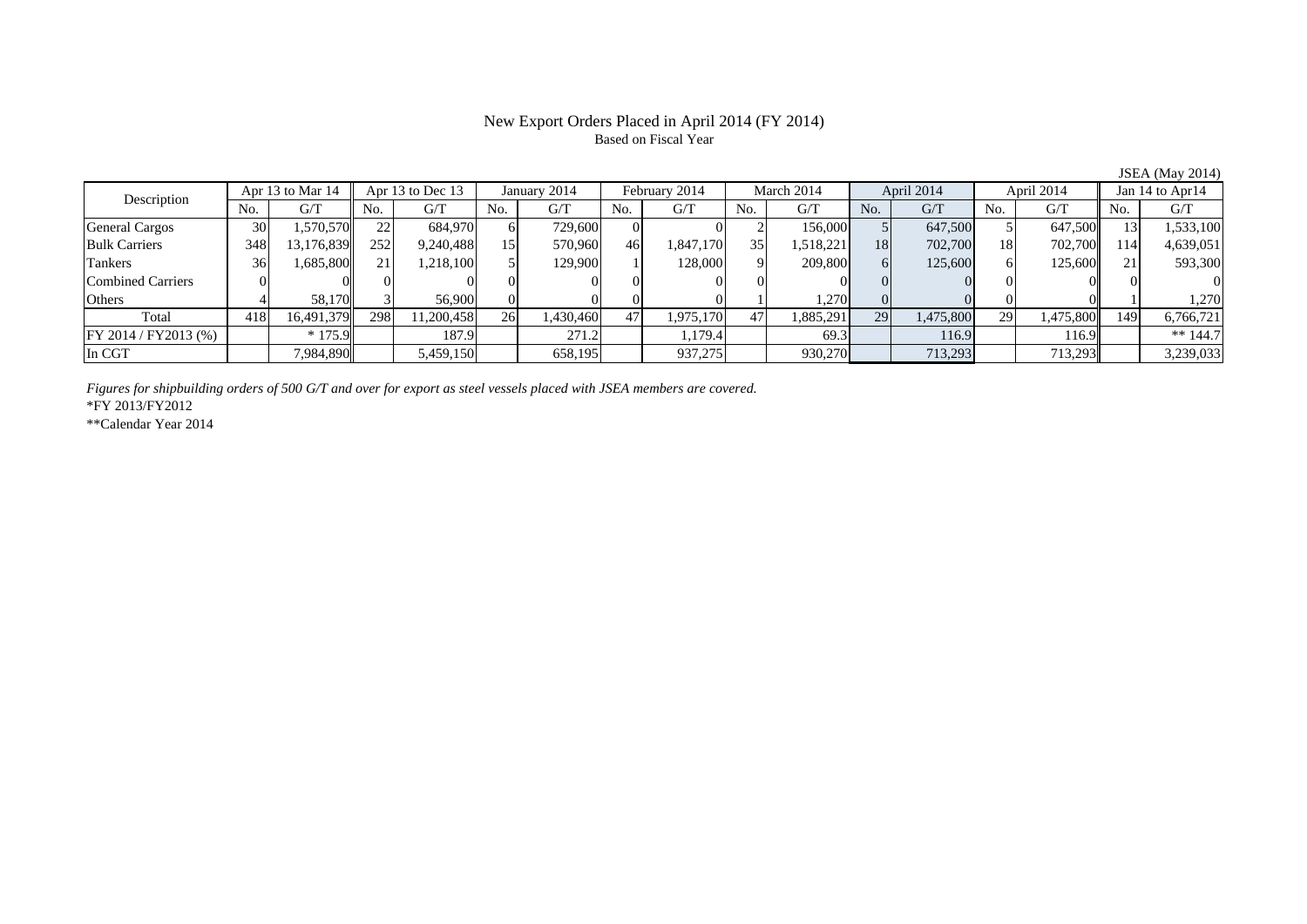#### Export Ships Delivered in April 2014 (FY 2014) Based on Fiscal Year

No. G/T No. G/T No. G/T No. G/T No. G/T No. G/T No. G/T No. G/T $G/T$ General Cargos 1 19 741,628 13 499,734 2 16,660 2 66,718 2 158,516 0 0 0 0 0 6 241,894 Bulk Carriers 244 10,598,375 168 7,324,355 27 1,165,113 21 940,307 28 1,168,600 21 831,782 21 831,782 97 4,105,802 Tankers 9 618,356 7 433,858 0 0 2 184,498 0 0 1 16,458 1 16,458 3 200,956 Combined Carriers 0 0 0 0 0 0 0 0 0 0 0 0 0 0 0 0Others 2 41,274 1 20,637 1 20,637 0 0 0 0 0 0 0 0 1 20,637 Total 274 11,999,633 189 8,278,584 30 1,202,410 25 1,191,523 30 1,327,116 22 848,240 22 848,240 107 4,569,289 FY 2014 / FY2013 (%) \* 80.7 \* 80.7 73.1 64.5 105.1 105.1 92.5 98.8 98.8 98.8 \*\* 86.3 In CGT | | 5,297,726|| | 3,643,787| | 548,707| | 506,801| | 598,431| | 395,162| | 395,162|| | 2,049,101 Description Apr 13 to Mar 14 Apr 13 to Dec 13 January 2014 February 2014<br>No. 6/T No. 6/T No. 6/T No. 6/T No. 6/T March 2014 April 2014 April 2014 Jan 14 to Apr 14

*Deliveries of new shipbuilding orders of 500 G/T and over for export as steel vessels placed with JSEA members are covered.*

\*FY 2013/FY2012

\*\*Calendar Year 2014

JSEA (May 2014)